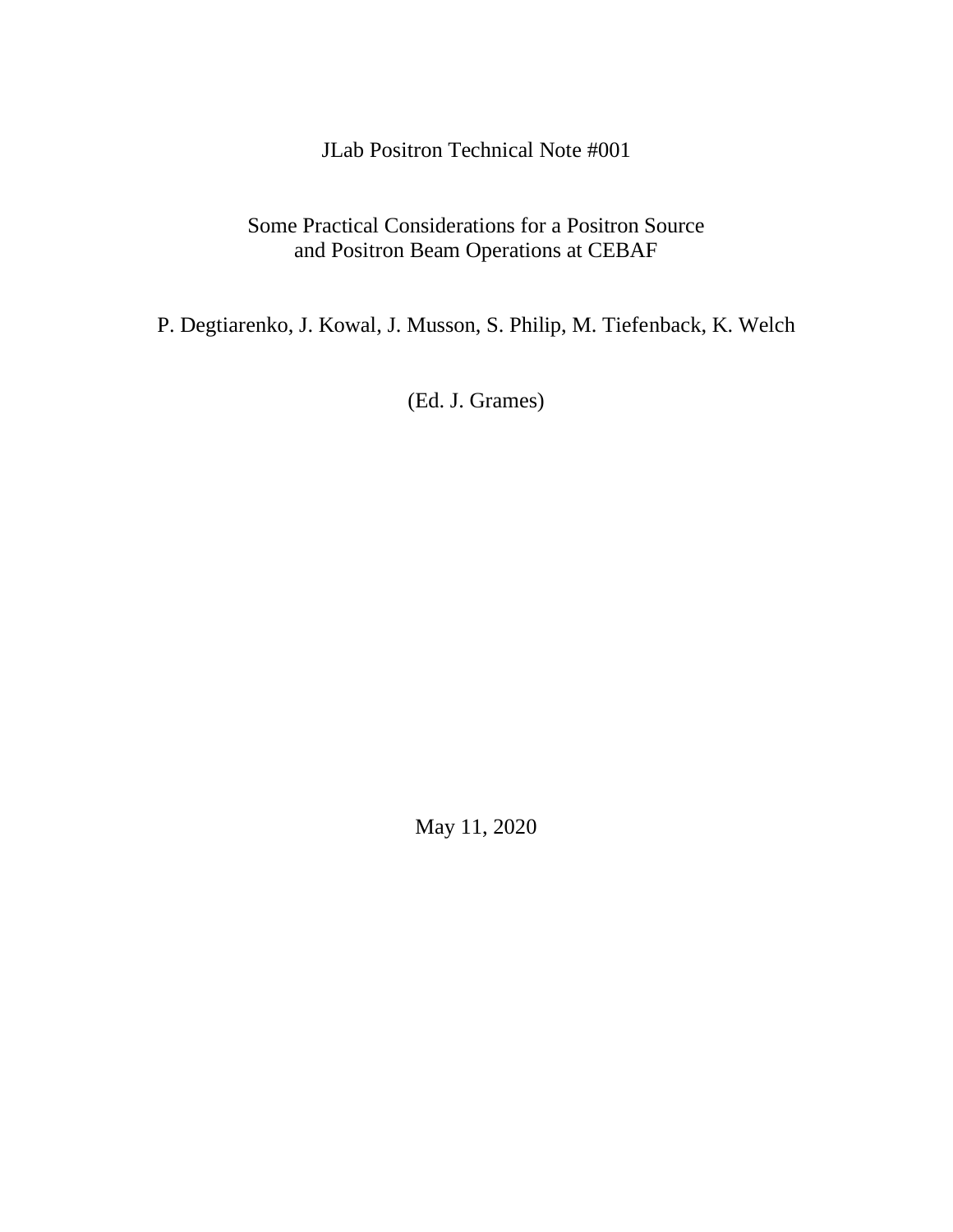# *Table of Contents*

*Page 3 ……... Introduction – Joe Grames Page 3 …….. Radiological Consideration – Keith Welch Page 4 ……... Beam Power Considerations – Pavel Degtiarenko Page 5 …….. Personnel and Machine Protection – Jerry Kowal Page 6 …….. DC magnet power supplies for positrons beams – Sarin Philip Page 9 …….. Reversal of CEBAF Magnetic Fields – Michael Tiefenback*

*Page 10 …….. CEBAF Diagnostics for positron beams – John Musson*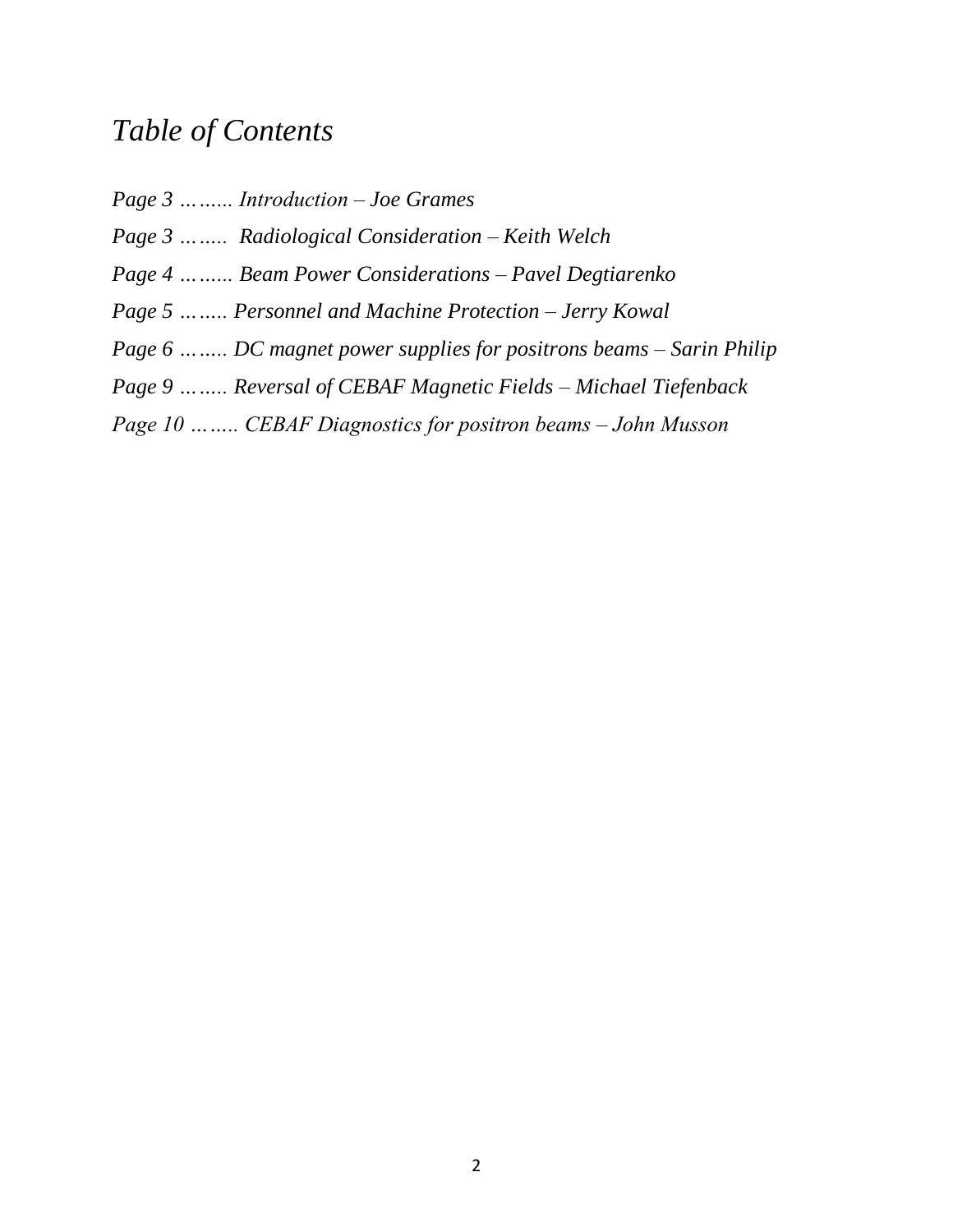## *Introduction - Joe Grames*

Users are expressing interested to receive beams of polarized and unpolarized positrons at CEBAF, with beam qualities and modes of operation as similar as possible to 12 GeV electron beam operations. In response to a 2017 Letter of Intent "*Physics with Positron Beams at Jefferson Lab 12 GeV*" (LOI12-18-004) the PAC46 committee agreed that the development of positron beams (both polarized and unpolarized) would provide important new research capabilities for CEBAF and its 12 GeV program.

The capability for positron beams depends on the integration of a new positron beam source, the ability to reliably reverse the polarity of CEBAF magnets that recirculate and transport the beams, and the diagnostic and safety system capabilities that are similarly required for electron beam operations. The 2017 Jefferson Laboratory Accelerator Advisory Committee (JLAAC) reviewed the status of positron development at Jefferson Lab and made two recommendations to the director.

- R26: Make an initial overall layout of what a full positron complex would look like at CEBAF including injectors, targets, capture regions, electron dumps, diagnostics, and new halls to see if an important design item has been missed.
- R27: It would be a good time to re-verify if the following possibility is not better: Making polarized positrons from a 1.5 GeV polarized electron beam (i.e. a single pass in the north linac) and sending this beam into a target or through a helical undulator to make polarized gammas.

In response an FY21 LDRD proposal is being developed to (a) evaluate the critical design parameters (energy, production target, collection) for a suitable positron source, and (b) define a proof-of-principle "PEPPo-II" experiment to test a proto-type source concept. 'Filling in the blanks' regarding the many necessary and practical issues related to CEBAF positron operations is beyond the scope of the LDRD, but nonetheless is important and timely.

Motivated by the JLAAC recommendations to inform laboratory management this note collects comments made by system owners and technical experts over the period March – May 2020 about the possibility of positrons at CEBAF.

# *Radiological Considerations – Keith Welch*

You mentioned two potential approaches of producing the positrons. One being a separate "space" (new enclosure) to house the positron source. The other was to house the source in the existing injector segment. At the very high level, the first option would be the "safest" from a radiological standpoint, as it would allow shielding to be applied as part of the initial facility design, and allow the shielding and other radiological controls to be optimized integral part of the design, rather than more of a retrofit. But that's not to say acceptable approaches could not be found for the other option.

Concerning energy and power: at energies above the photo-neutron production threshold (10-15 MeV or so), any design will have to address the shielding of neutrons (as well as photons) and the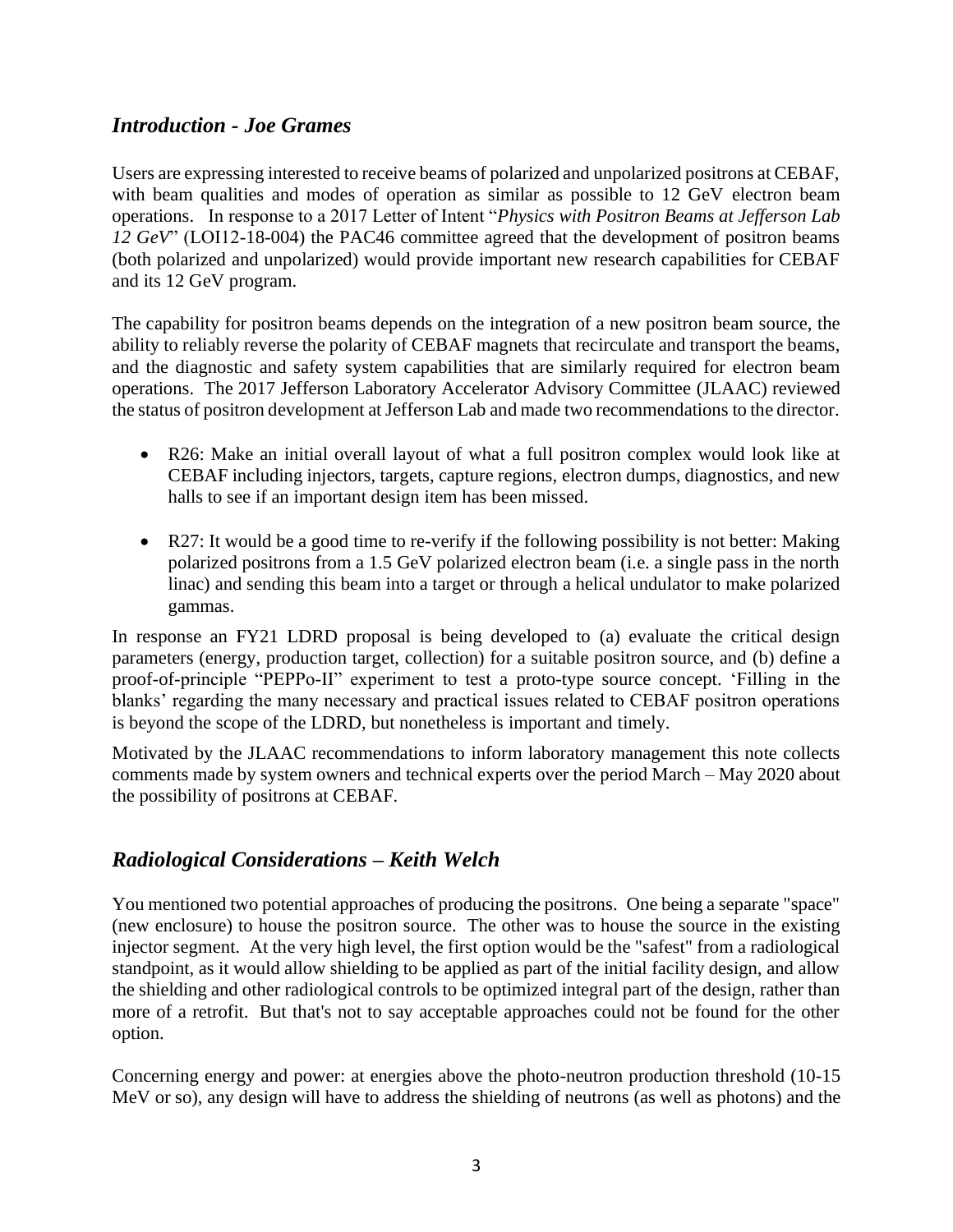activation of materials, coolant, air, and potentially groundwater. A 100 kW, 100 MeV system would involve significant shielding, and very high levels of activation in the targets and surrounding materials, plus significant activation of cooling water used in and around the targets, and air activation in the vault. As Pavel mentioned in our discussion, the Hall D Tagger dump offers a fair approximation of the shielding requirements. Think in terms of several meters of iron and concrete.

I don't have any way to hazard a guess at the cost of the radiological "part" of such an installation. The shielding would be part of the civil construction, so the costs would be integral to that. Again, the shielding requirement is a function of not only power, but energy. Also maintenance becomes a significant issue if the energy is high. The activation would produce a radiological "footprint" something like one of the beam dumps in Hall A or C. In other words, this injector would in effect create a new "radiological facility" analogous to the Hall A dump, including cooling water systems. If the energy was kept at or below say 15 MeV, the activation issues would not be significant (though there may be a few activation products, mostly short lived). 10 MeV is even safer. At any rate, material selection could be considered to avoid materials that are activated at lower energies.

At higher energies, the "radiological cost" would eventually be dominated by long term maintenance activities, which would be impacted by the activation issues. A high energy system would benefit the most from being separated from the existing beam enclosure.

# *Beam Power Considerations – Pavel Degtiarenko*

If the total electron beam power for the positron source is expected to be around 100 kW, I think that the reasonable way to produce and capture positrons should be the two-stage, as we have discussed earlier. As I understand, the efficiency of the positron capture requires all the capture hardware as close to the positron emission spot as possible. The two-stage solution would allow to separate the functions of main energy dissipation, and the positron production. The first stage (a radiator and a subsequent beam dump) would absorb main energy, and the e+ production stage would see only a few percent of it.

I think a single stage combining the e+ capture hardware with the need to absorb and shield 100 kW would be difficult. It will have to be a noticeably large vacuum volume with magnetic field as I understand. Having to absorb and dissipate 100 kW in it, and having to shield it would make the design really difficult in my opinion. The alternative "Compact Photon Source" (CPS) solution will be easier in that respect, separating the production of the bremsstrahlung photon beam and dissipating the bulk of energy -- from the positron production target that would see few percent of the total power. It will provide more comfortable heat and radiation conditions for the e+ capture hardware.

The design choices for the CPS may include magnetic field removal of the spent electron beam, as in the current version being developed for Physics experiments, - or may be trying to utilize electron scattering and narrow collimation to absorb the bulk of energy inside the CPS shielding. The second solution would keep some positrons produced forward in the radiator - but it will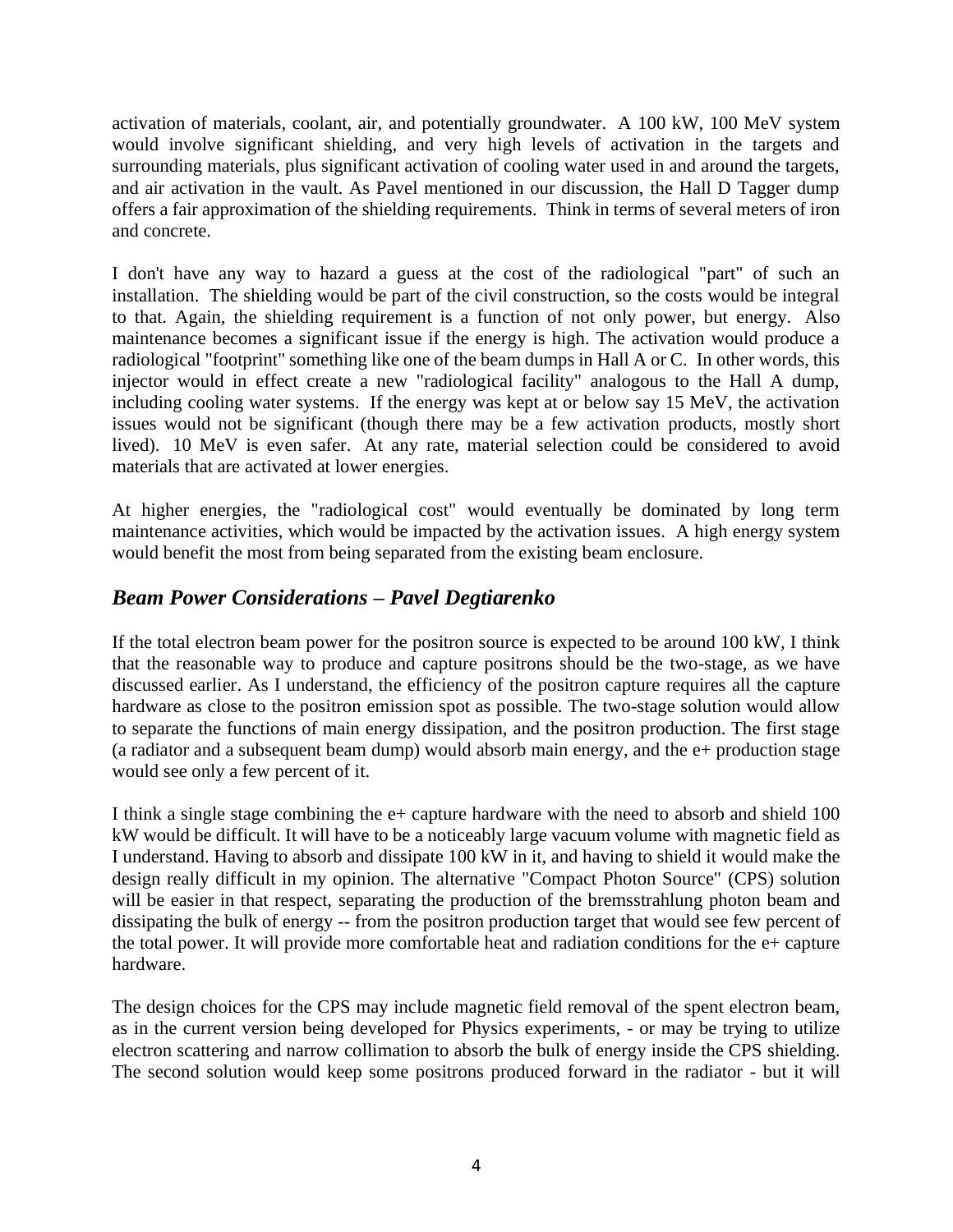increase also the flux and power of forward-going electrons significantly, so it should be optimized and checked for the figures-of merit.

# *Personnel and Machine Protection – Jerry Kowal*

Here are observations from the SSG perspective regarding CEBAF positron beam as discussed.

From the Personnel Safety System perspective,

- 1. We'll have to address problem with reversing current powering transport dipoles to experimental halls (A, B or C, whichever hall will take part in the positron experiment). Depending where the proposed by DC group switchgear will be installed, we may need to replace the current transducers, providing feedback to BELLs system. Presently these are unidirectional devices and it might be fine if they are installed before the switchgear. But they are installed after switchgear, then current transducers will have to be replaced (and software changes made). It's not a big expense estimated at \$3k for each dipole, which needs to be inverted.
- 2. Currently there are two proposals for generation of the positrons: conversion in the Injector or construction of separate Positron Injector. Building a separate positron Injector will require to treat it as a separate segment, where all necessary PSS controls would have to be installed. In essence it would be a duplication of existing Injector. In my estimation it would cost around \$250k. On the other hand, if conversion takes place within existing Injector enclosure, even if the "converter" is placed in the separate shielded room, it would be less expensive. In this case I can imagine need for some equipment monitoring configuration of the Injector (electron or positron generation). The cost of such equipment may be in range of \$50-100k
- 3. With regard to the ODH system, if we build a separate segment with equipment using significant quantity of cryogens, it may be necessary to install ODH system. Cost would be in the range of \$50k. If all is housed within existing Injector, the cost, if any, should be below \$5k (perhaps additional O2 head).

Form the Machine Protection System perspective,

1. In general, there would be no need to alter the existing equipment around the site. One exception is the injector. Similarly, to PSS considerations, building separate Positron Injector would require around \$50-100k of investment. Installing additional MPS protection equipment in the existing Injector would require only around \$10k.

The above numbers are rough estimations. They illustrate the effect the two proposals will have on the expenses associated with SSG maintained systems.

## *DC magnet power supply (re)configuration for positrons beams – Sarin Philip*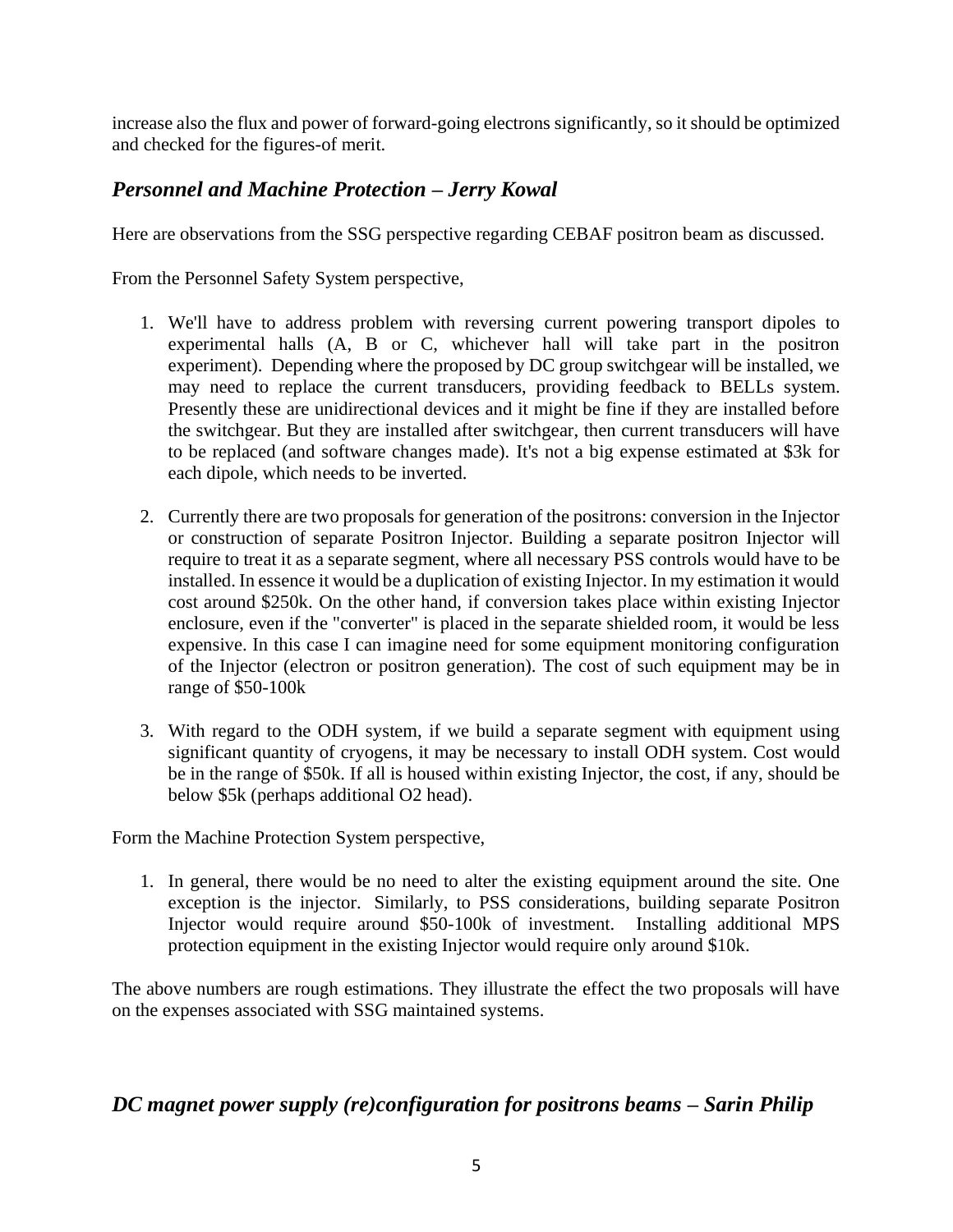#### Trims Magnet Power supplies (~1900 units)

All correctors and quadrupole magnets are bipolar power supplies able to drive positive or negative amperage. These can be used for electron/positron beam without any changes in hardware.

Some trim system magnets are used for 30Hz modulation, position modulation and Fast Feedback. It is expected that these will remain the same.

#### ARC, spreader, recombiner, transport and extraction bending dipole magnets

All of the bending dipole magnets in CEBAF proper are powered by uni-polar power supplies without polarity reversal switches, namely:

- 1. ARC1 to ARC10 (10 units)
- 2. RSEP8 and RSEP9 (2 units), recirculating septa in the West and East ARCs
- 3. Dogleg1 to Dogleg9 (9 units)
- 4. XSEP2,4,6,8,10 (5 units), extraction region magnets for each of 5 passes
- 5. YA 2,4,6,8,10 (5 units), extraction region thin septa for each of 5 passes
- 6. Hall A,B,C,D (5 units), magnets that transport beam into each of the halls
- 7. BSY Dump (1 unit), allows beam steered into the dump before Halls A, B, C
- 8. Hall A and Hall C Lambertson (2 units), beam to Hall A or Hall C

For these 39 units, the reversal of current would require manually reversing the power cables at the output terminals of each power supply. Adding reversal switches can be accomplished at the rate of ~\$8k per unit and a firmware upgrade for controls. Most of the Arc magnets are in a series configuration, meaning the reversal of the power leads at the supply effectively reverses the field in all of the magnets powered by the individual power supply. See Figure 1 for a typical example.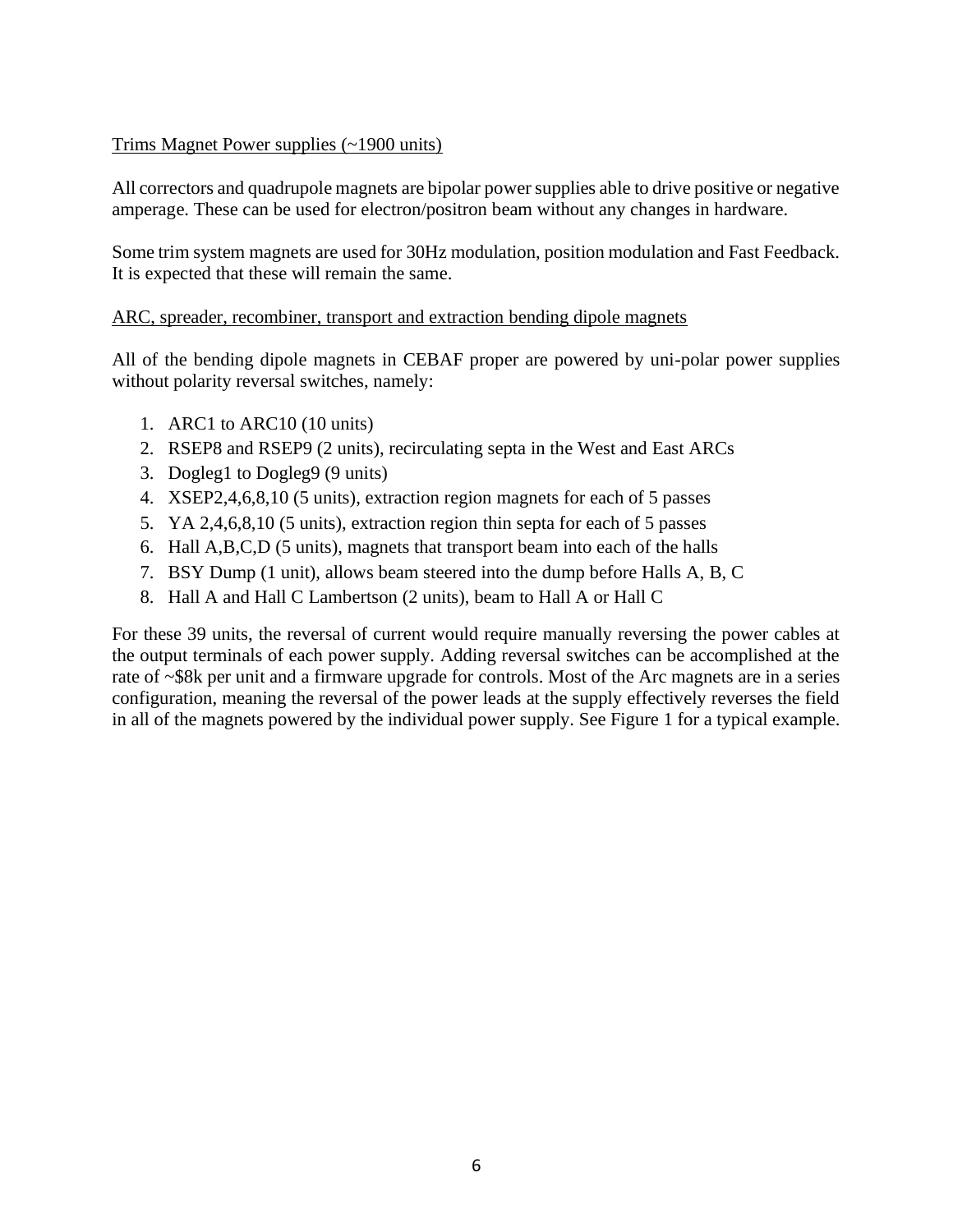

Figure 1: Typical box power supply for ARC magnets

Other considerations: The MPS/PSS system monitor the current on some of these power supplies and issue beam state monitor/ directives. The reversal of the currents would have to be coordinated with the SSG group so they have the correct signals for interpretation.

Potential hardware cost: ~\$315k

Labor estimate -- 2 persons, 45 minutes each: swapping terminals on each power supply and then conducting electrical testing to verify. Total hours will depend on how many power supplies will need to be re-configured. Adding reversal switches will require half an FTE of engineering labor for parts, drawings, configuration procurement, plus 1 FTE of technician labor to install the (39) reversing switches and associated wiring/cabinets etc.

#### Recirculation and Transport Shunt Modules

There are 109 modules used for shunting current around chosen magnets in the spreader, recombiner and transport regions. Reversal of the current in the magnet means each individual shunt module will need to have leads reversed on the termination upstairs at the chassis.

To reduce the number of reversing operations and to prevent failures/error, the polarity reversal would have to be an engineered solution. The system would have remotely controlled switches that can be configured into the correct state for electron or positron beam.

Hardware Cost: A ballpark estimate of  $\sim $150k$  for the switch hardware, controls hardware/firmware, chassis, wiring.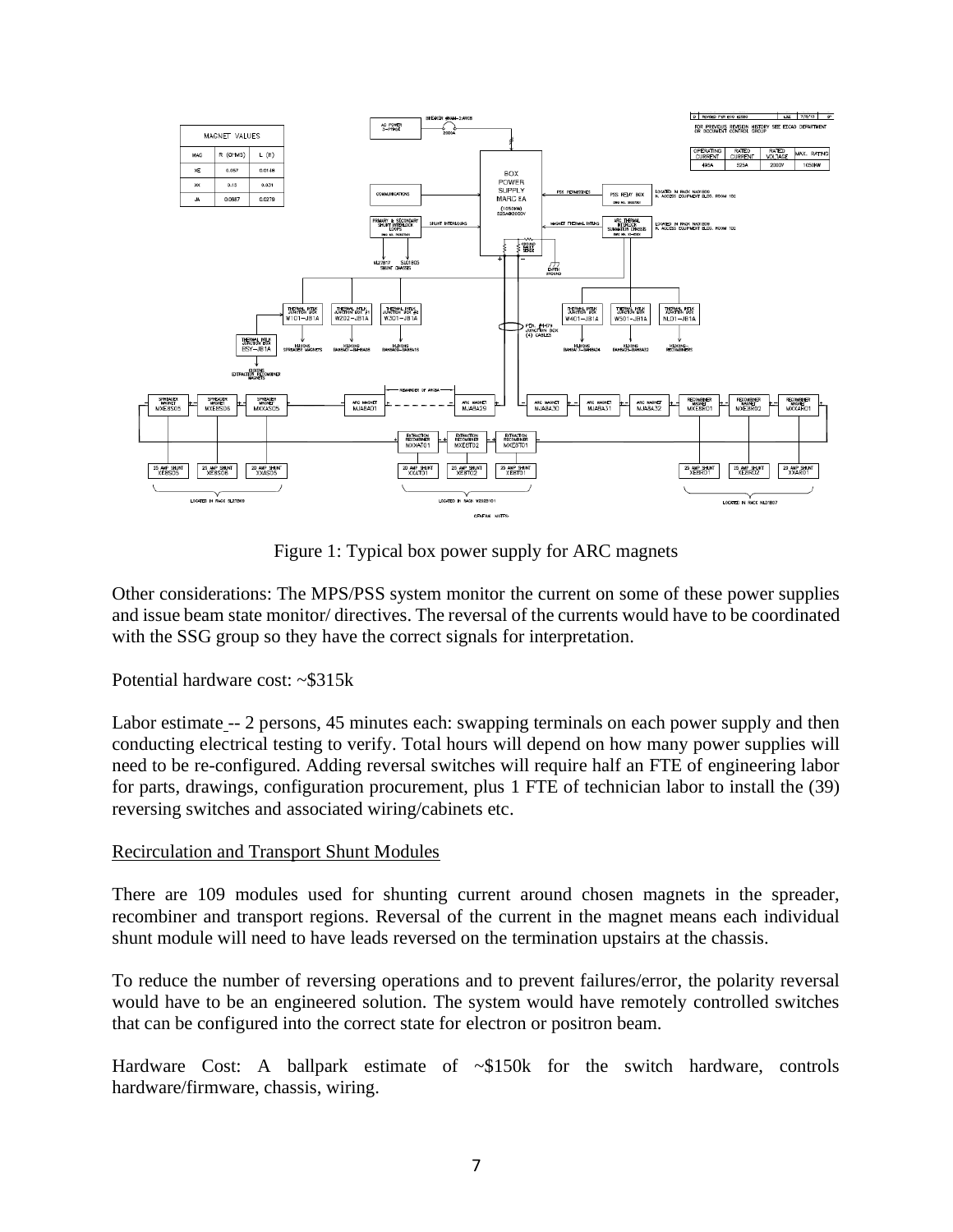Labor estimate: One FTE of (engineer + technician + software) labor to choose components, design the hardware. One FTE of technician labor to manufacture the switch boxes, install the hardware, test the configuration. Once the hardware is installed, it should be a few days of labor anytime one wants to configure for electron/positron beam.

#### End Station Magnets for CEBAF Operations

- 1. HallA has four Moller quadrupole magnets that have bi-polar current power supplies, which can be used without any changes.
- 2. The HallA Moller dipoles are powered by a uni-polar power supply that will need leads manually reversed upstairs. HallA's Compton dipole power supply would also need leads manually reversed upstairs. (2 units)
- 3. The ninth dipole in the HallA line may need its field readings calibrated for positive versus negative magnetic fields and for energy measurement.
- 4. HallC has 2 quadrupole magnet power supplies, one of them has bi-polar current capability, and the other will have a reversal switch added soon.
- 5. The HallC Compton Dipole will require manual reversal of leads at the power supply (1 unit)
- 6. HallD has the "Tagger" magnet which will need power leads reversed at the power supply  $(1 \text{ unit})$ .

Adding a polarity reversal switches for the (4) identified units would limit the amount of manual cable swaps. These reversal switches are estimated to be  $\sim$  \$8k per unit plus control firmware upgrade.

Potential hardware cost: ~\$35k

Labor estimate: 2 persons, 45 minutes per power supply for manual reversal.

#### End Station Superconducting Magnets

Each of the physics halls have normal and superconducting magnets of various kinds that are not controlled by DC power. Their configuration needs should be examined by the various Halls.

Some examples would be the "Frascati" magnets in Hall B, Tagger and Moller magnets in Hall B, the detector magnets etc.

#### Hall D Permanent Tagger Dipole

Hall D permanent dipole to prevent beam into the Hall in case of Tagger magnet failure. This magnet may need to be rotated to get the same effect.

Hardware cost: Unknown.

Labor cost: Unknown. May be an installation task to rotate the magnet.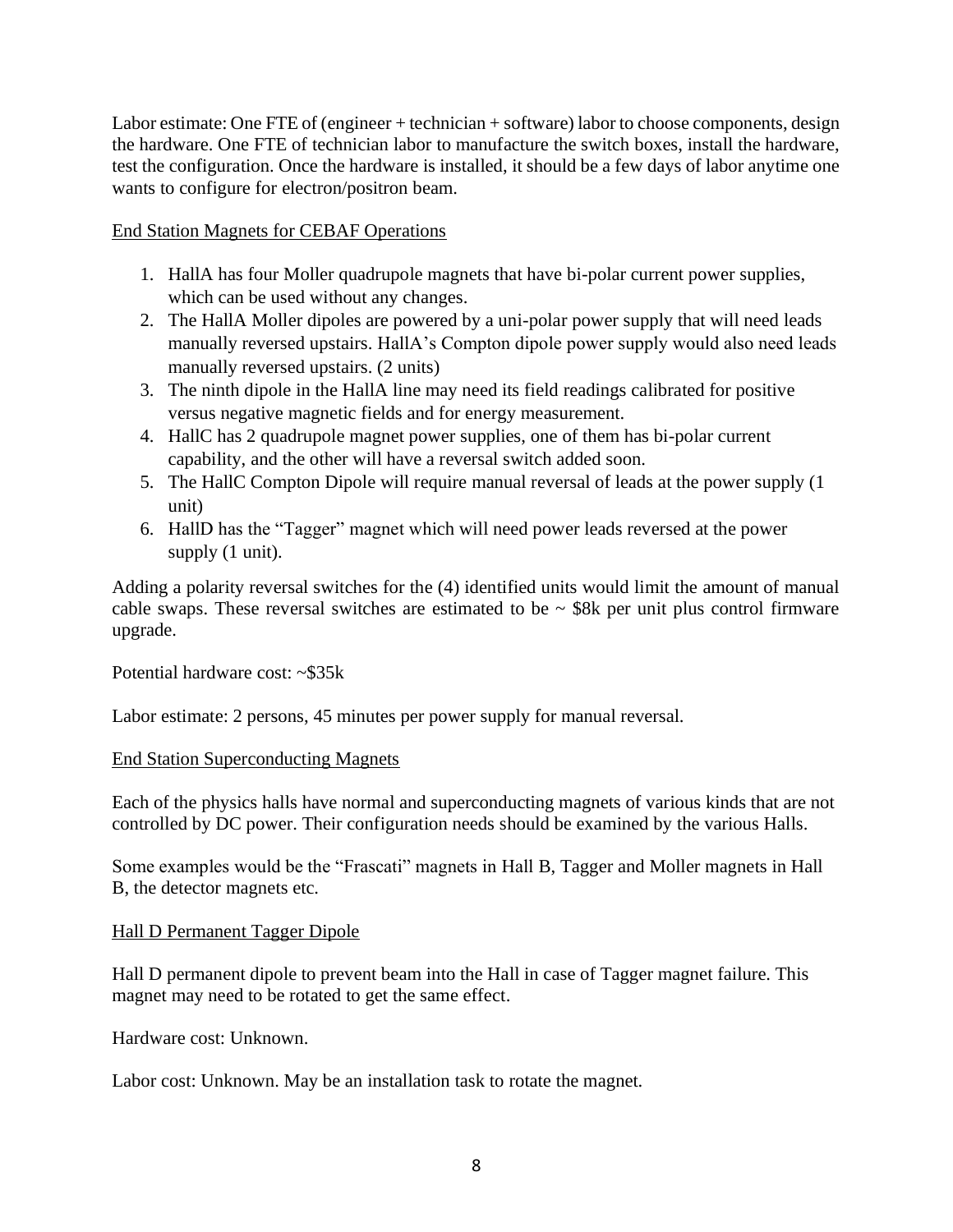# *Reversal of CEBAF Magnetic Fields – Michael Tiefenback*

On the issue: "What might you expect would be the scope and level of effort to operate the magnets at CEBAF to operate with either electrons or positrons, from the injector to the halls":

1) Operation: inverting polarity would require at the least a swap of power supply leads, but also all of the shunt units would require lead swap (at least as I understand it) because of the unipolar design of the shunt circuits. I am reluctant to speculate further on this at this time because Sarin Philip will provide you more information with much greater certainty than I can. The prospect of error at reconnection (as experienced on a ZA magnet recently) must be considered, and it would seem necessary to invest some design and fabrication work to assure that all connections remain correct through the multiple reconfigurations which might be executed.

Operational procedures would remain unchanged, as the magnet systems are blind to polarity of connection. For positrons with inverted magnet polarity, all "up/right" is positive and "down/left" is negative conventions would remain unchanged. Any portion of the accelerator used to create an electron beam to produce positrons as well as to transport positrons would require special attention procedurally.

2) Magnet calibration variation: The various magnets of the accelerator are a mix of bipolar and unipolar configurations. For the bipolar magnets, I have examined many of the "field maps," as we call the BDL vs. Current relationships, for parity invariance as an internal self-consistency validation. In some, such as the small BL dipoles of the injection chicane, the earth's background field seems to result in an apparent parity asymmetry, but only as a measurement artifact. For the bipolar magnets, observations are consistent with no change in magnetic field vs. current after unipolar operation.

The meter-scale dipole magnets are configured as unipolar systems, and have not been deliberately tested for a calibration change after polarity inversion. The remanent field of the various dipoles is in the 10 Gauss to 15 Gauss range, based upon sparse measurements of low-current field integrals. We have observed in unipolar operation that raising the "HMIN" minimum magnitude of hysteresis cycling current changes the BDL calibration on the rising current leg of the hysteresis cycle, which is where we operate the dipoles. This is a consequence of retaining greater residual magnetization of the iron when not reducing the drive current to the calibration curve level. Such operation has only been done when driven by hardware reliability problems (power supply tripping off at HMIN) when program schedule requirements. After correction of the power supply hardware, no persistent shift in the field vs. current calibration was apparent. The MBF (injector full-energy) spectrometer dipole has been operated in bipolar configuration.

The most stringent empirical test known to me at this time is the observation of fine reproducibility of the beam trajectory after dipole string power supply "trips" to zero current. The uncontrolled magnetic field of the dipoles, involving prospectively a flux reversal as the dipole field collapses, has not been seen to alter the beam trajectory after the multiple hysteresis cycles we execute by protocol after such an event. The observations known to me indicate that the magnet iron is magnetically "soft" enough at the fields in use in the CEBAF accelerator as to result in no persistent calibration shifts after field reversal and restoration.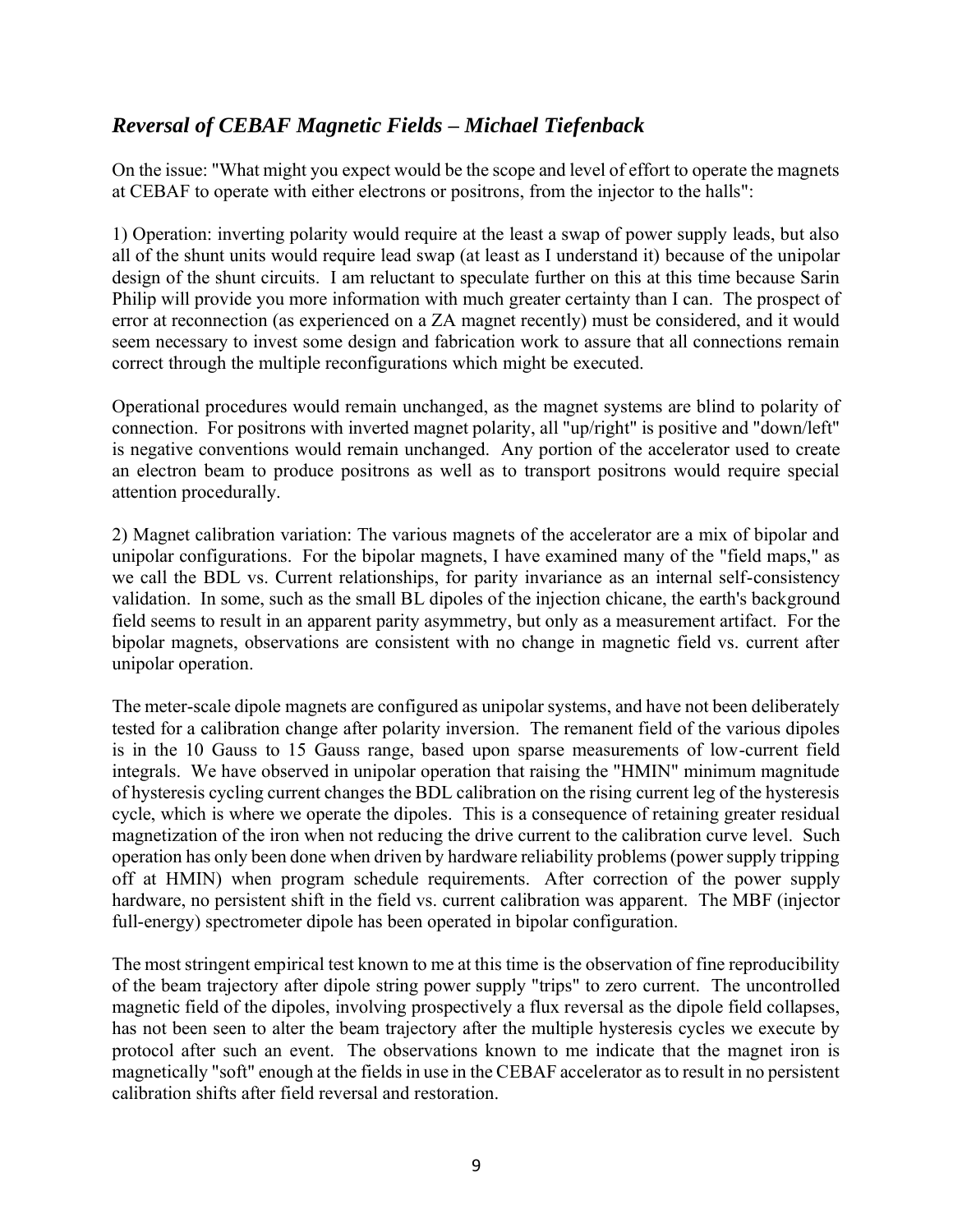A test in the magnet measurement lab could be fielded to validate this in a rigorous, quantitative fashion.

"The uncontrolled magnetic field of the dipoles, involving prospectively a flux reversal as the dipole field collapses, has not been seen to alter the beam trajectory after the multiple hysteresis cycles we execute by protocol after such an event."

This concerns prospective behavior in the event of a power supply trip and reduction in drive current faster than skin depth time scales of the solid iron dipoles. In such an occurrence, it may be possible for the total current in the windings to drop faster than the skin depth limited decay of the core dipole field. This would result in strong field nonuniformity across the pole tips, with the field near the center of the poles held up. To satisfy Ampere's Law, the field near the boundaries of the magnet might invert during the field collapse. I do not know whether the free-wheeling diodes in the power supplies extend the time scale for decay of current sufficiently to prevent such local flux reversal.

But such an event is why I consider power supply trips to have some prospect of violating the "thou shalt not" field polarity reversal part of the magnet construction specification.

What I was trying to do was to give the general statement that the iron of the magnets is "soft," and is reasonably expected to return to present calibrations after inversion and reversion. I also expect the calibration curves to be parity-invariant, so that inverting the current will invert the field as long as the hysteresis cycle is respected. I believe that we should be able to paste a Hall probe on the iron and verify this, as well as the restoration of calibration after inversion/reversion.

I tried to provide some plausibility justification (excisable, but present if desired) for the conclusions I have drawn over time.

I believe that, in order to have the best test and highest certainty of zero residual effect, we should take a typical magnet from the mag test lab and do a field probe test for restoration of field after polarity inversion.

If we do not do this, then there is some nebulous chance of a shift in BDL integral for the dipoles at the part per thousand level. I do not believe that it will happen, but certainty is the better option, and the mag test should be made. I believe that we do not need a field map repetition, but only a local NMR core field measurement.

# *CEBAF Diagnostics for Positron Beams – John Musson*

The JLAB UITF has become a unique test facility for evaluating injector configurations, beamline components, target elements, and EPICS routines. A proposal to produce and accelerate positrons has elicited concerns as to whether the beam diagnostics will be affected, and what activities might be needed to ensure beam current and position are properly measured. A similar proposal to employ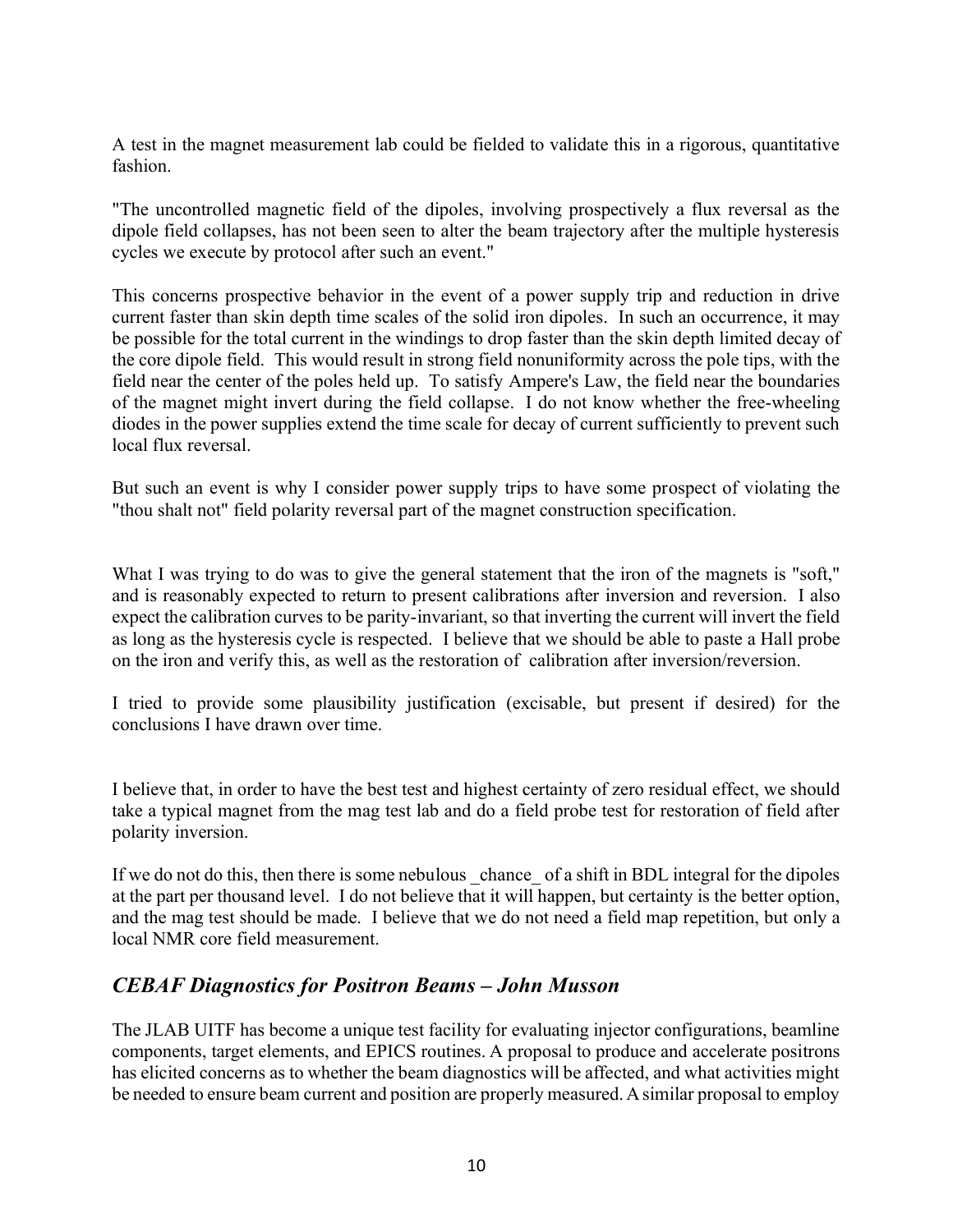Jefferson Lab's CEBAF and LERF machines to produce positron beams briefly describes the application of existing RF-based beam diagnostics, with minimal re-configuration [1].

Since previous positron efforts have successfully employed DCT, cavity, and button-electrodebased BPM systems, it is our opinion that design for positron production can proceed, based on data obtained from the JLAB experience [2,3]. Following is a summary of diagnostics behavior and metrics.

## *BCM Resolution Analysis*

Since electrons and positrons differ only by charge (and magnetic moment), polarity is an obvious difference in the electronic signals. Signal polarity is of little significance, since beam current is the result of a magnitude-only measurement of the high-Q cavitiy, which is phase-independent. Also, positron mass and beam size should result in identical beam loading, thereby producing the same cavity response for a given beam current.

The JLAB BCM "pillbox" cavity is a pretty old friend, with nearly 25 years of operational experience; there are currently 33 cavities employed in the CEBAF, providing detailed current information, time of flight measurements, and also as time-of-arrival sensors. The basic *"Cavity Facts,"* pertaining to expected performance are shown in Table 1.

| <b>Parameter</b>        | Symbol          | <b>Value</b>           |  |
|-------------------------|-----------------|------------------------|--|
| Cavity Radius           | a               | 7.74 cm                |  |
| Unloaded O              | $Q_0$           | 3200                   |  |
| Loaded O                | $Q_L$           | 1600                   |  |
| External Q              | $Q_E$           | 3200                   |  |
| Coupling Coefficient    | β               | 1.05                   |  |
| Source Impedance        | Z               | $50 \Omega$            |  |
| <b>Shunt Resistance</b> | $R_{\text{sh}}$ | $180 \Omega$           |  |
| R/Q                     |                 | 93 $\Omega$            |  |
| Material                | SS304           | <b>Stainless Steel</b> |  |
| Beam Pipe Radius        | $\rho$          | $1.75$ cm              |  |
| Probe Type              |                 | Magnetic Loop          |  |

#### **Table 1.** JLAB BCM Cavity Parameters

Parametric simulation for various expected beam currents has been performed, which agrees with actual beam-based measurements (to within 2 dB). Therefore, it is useful to rely on several rules of thumb, for which receiver electronics can be evaluated in the lab. Using this data, a nomograph is produced, which accurately predicts the RF output power (in dBm) for a large range of beam currents. Figure 1 is a composite of several JLAB beamline elements, of which the BCM cavity is shown in red. An extremely useful relationship to remember is *Ibeam* = 1 uA results in -40 dBm.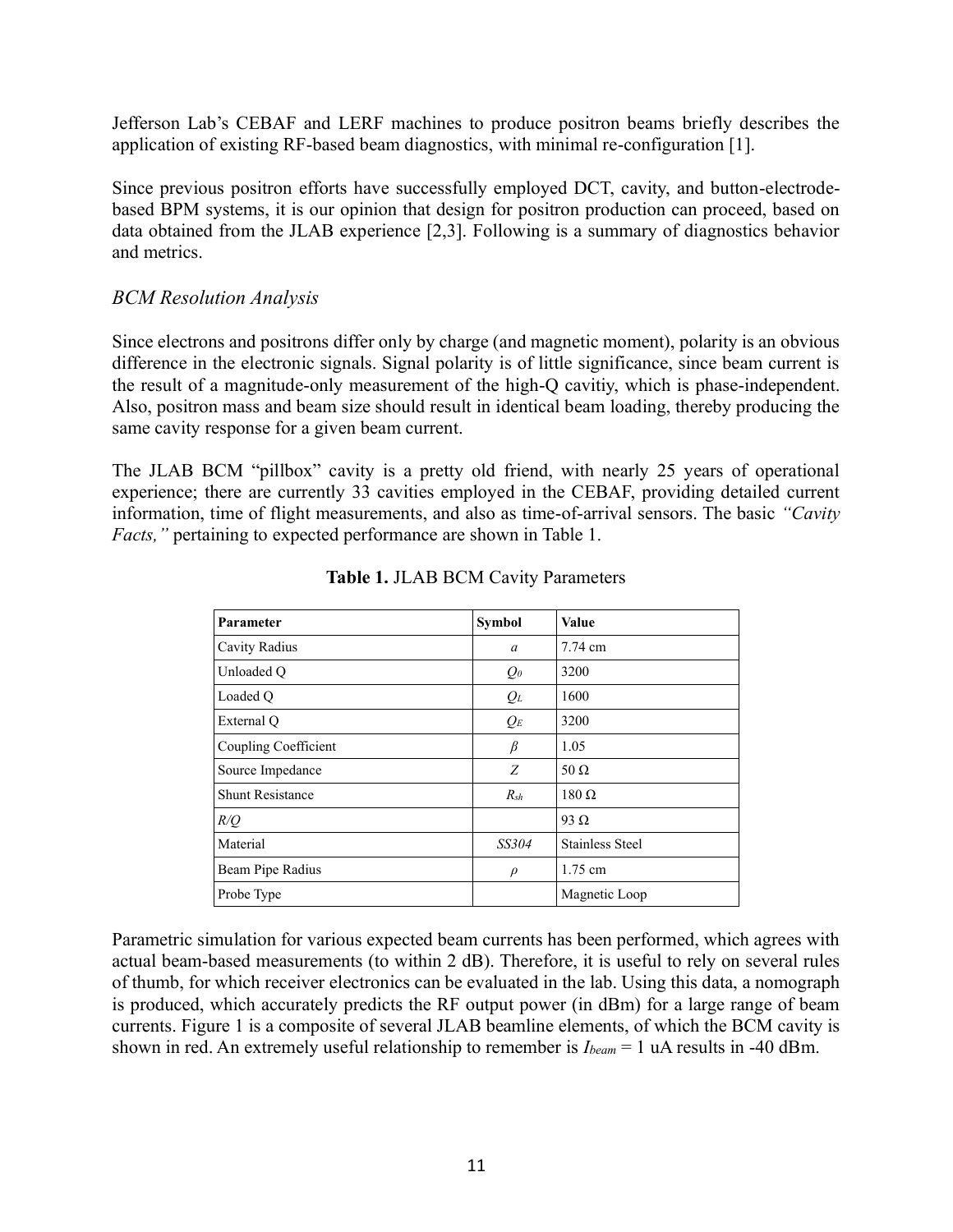

**Figure 1.** Nomograph of expected BCM cavity power output (red) for various electron/positron beam currents. If one can remember *Ibeam* =1 uA results in -40 dBm of output power, then scaling simply follows as 20  $log(I_{beam})$ .

Knowing the sensor output allows one to quickly establish a linearity constant for *Ibeam vs Vout*, which in the case of a standard, SS304 JLAB BCM cavity is

 $K = 447x10^{-6} \frac{uA}{uv}$ , electron and *presumably* positron beams.

For determination of resolution, noise power must be known so as to establish the confidence of the measurement from the resulting signal-to-noise ratio\* . For this, the receiver electronics must be evaluated, as well as the amount of signal loss between the sensor and the receiver. If a perfect system is assumed (0 dB noise figure), and sitting in-situ at room temperature (290 K), then the noise power for the venerable 50 Ohm receiver, possessing a 1-Hz bandwidth is calculated using:

$$
P_n = k_B T B = -174 dBm - Hz,
$$

where  $k_b$  is Boltzmann's constant, *T* is 290 K, and *B* is the bandwidth of 1 Hz.

Scaling for bandwidth is trivial, simply using the new bandwidth in place of 1 Hz. Receiver noise figure (in dB) can also directly added to the result. Scaling for other receiver impedances is less obvious, and requires going back a few steps in the noise power derivation (which is not done in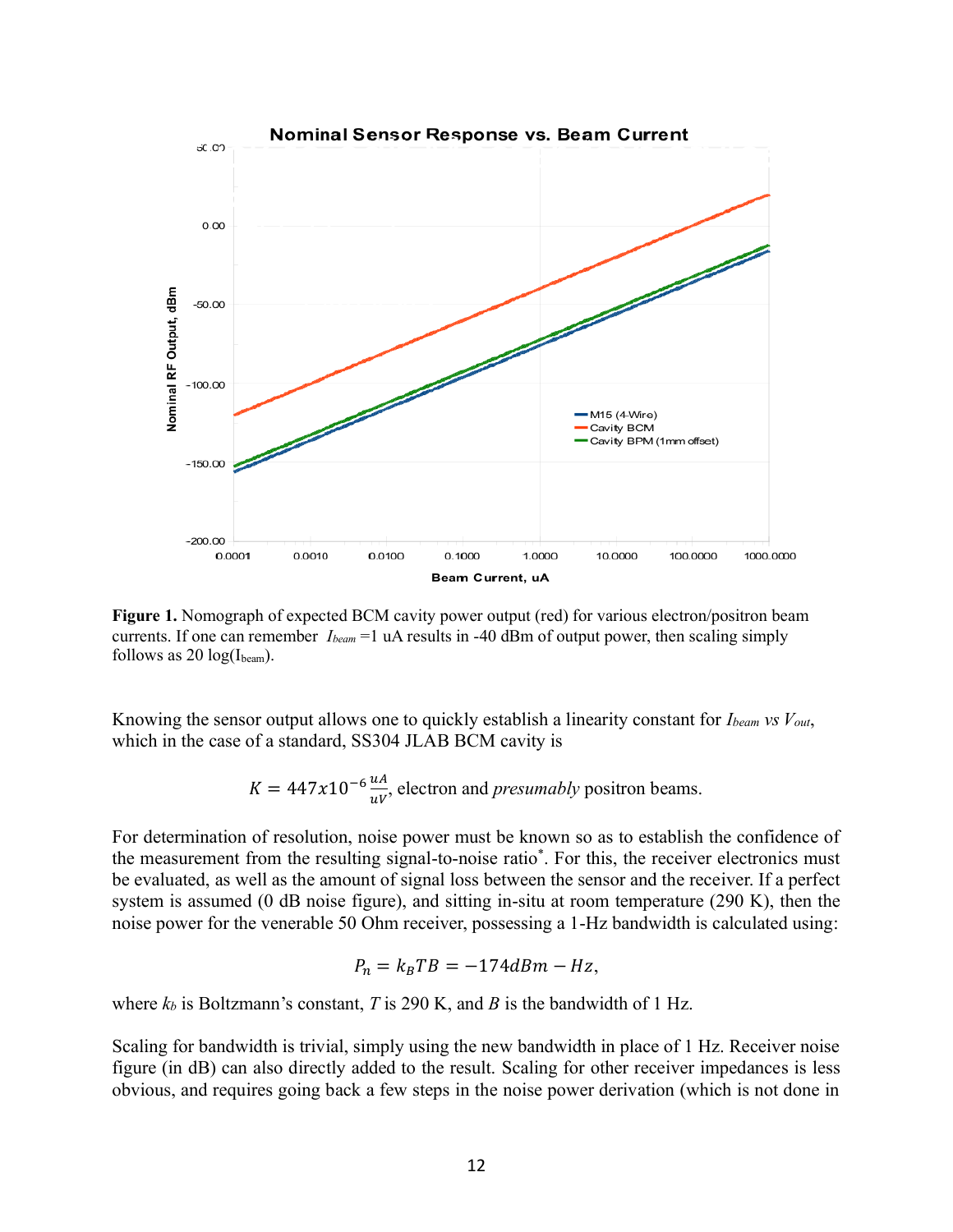this report). Nevertheless, a nomograph is presented which does allow one to extend the calculation to systems other than 50 Ohms, as well as for various bandwidths. It is imperative that the user know that the BCM cavity is manufactured and tuned to 50 Ohms, so simply connecting it to a non-compliant receiver *will* have additional consequences. The nomograph for noise power determination is shown in Figure 2.

\* In actuality, a method of signal-plus-noise-over-noise (aka. SNNR) is used, especially since it is expected that usable signals will always be at least as great as the noise floor. It is also much easier to determine in the lab, and in situ.



**Figure 2.** Thermal output voltage for various resistances and bandwidths, for systems other than 50 Ohm. It is assumed that the devices are maintained at 290 K.

Finally, it is a simple matter to apply the resulting noise voltage to the derivative of the previous *Ibeam* vs *Vout* relationship, to get an ultimate resolution of [4]:

$$
\sigma = \delta I_{beam} = \frac{\delta V_{noise}}{K} \approx 1 pA
$$

In reality, cable losses, receiver noise figure, finite bit resolution and the fact that we intentionally wound the receivers for the larger signals of CEBAF impact the ultimate sensitivity. The JLAB experience contains solid data for a minimum detectable signal of  $\leq$  500 pA (1 Hz detection bandwidth), implying a composite noise figure of 27 dB (Grames/Musson...see ELOG #????).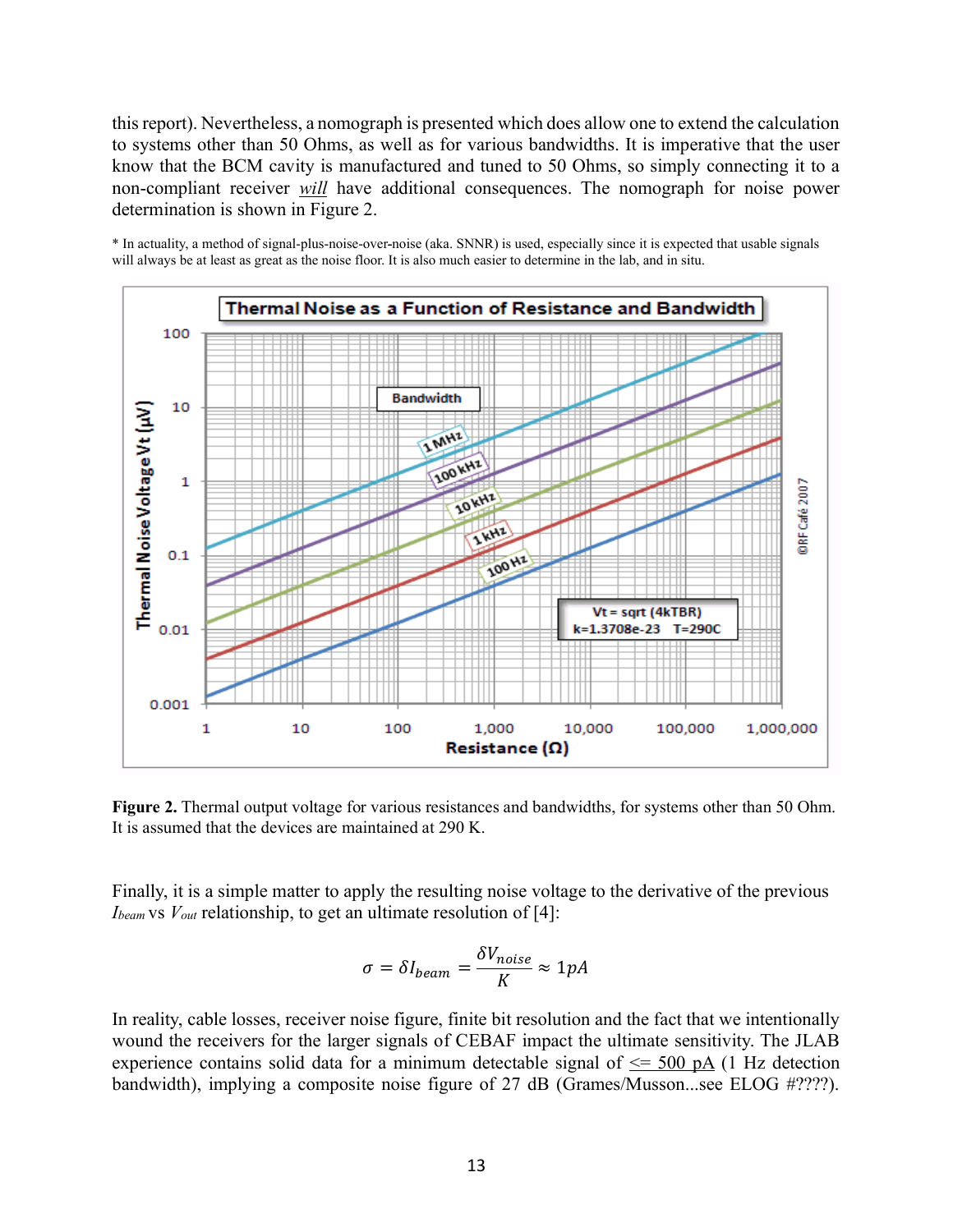Since the JLAB digital diagnostics receivers (ca. 2020) possess a 4dB noise figure, much improvement to resolution is expected.

Preliminary simplistic MAFIA data has recently been re-examined, using Microwave Studio, and contains the tuning and probe structures, which were originally too complicated to consider.

Fortunately, the fundamentals were verified, as well as sensitivities to beam position, manufacturing and temperature. Of greatest relevance, for recent physics experiments, is the change in signal output as the beam moves away from boresight. For machine protection and most physics data collection, the TM010 mode of the pillbox cavity has a relatively flat first Bessel function, so the effect has been largely ignored for the first 1 cm of beam displacement. Sensitive parity experiments, combined with larger-than-normal raster patterns motivated the study of displacement sensitivity. To first order, the change in output voltage for 10 um from boresight is  $11 \times 10^{-9}$ . Since this is a recent model-based determination, it is hoped that beam-based measurements will confirm this value, as well as extrapolate to larger (1 cm) displacements.

Cavity thermal effects are by far the largest offender for sensitive cavity measurements. At this time (quarantine 2020), the model data exists, but is deeply buried behind the virtual walls of JLAB, and will be available, someday. Also, physical measurements using the environmental oven were underway, to verify the larger-than-expected effects, as a result of the tuner mechanism. Typical temperature regulation is  $+/- 0.2^{\circ}$  C, which maintains operational specifications.

## *BPM Analysis*

Low-Q BPM sensors are somewhat problematic, since they often rely on a directional characteristic. For example, button electrodes are frequently used in machines with high beam currents, which have no directivity, whatsoever. However, UITF striplines are shorted 1/4-wave electrode structures, with an intrinsic impedance of 50 Ohms. This results in a much more directional behavior, and closely resembles the standard directional coupler, used for RF laboratory measurements. The M15 BPMs at CEBAF are open-wire, 200-Ohm structures which, when used with the standard 50 Ohm receiver, have moderate directivity, but are not fully reliant on that quality. It is shown [5] that, regardless of how the BPM is installed, usable signal is available. Nevertheless, to mitigate this problem, the CEBAF proposal intends to run the positron beam in the reverse direction (for additional reasons), which would allow the BPM sensors to perform identically to the conventional electron beam stimulus. While this is not an option for the UITF proposal, several options are available. Regardless of which BPM sensor or configuration is considered, the difference in how the beam current couples to the electrode, known as transfer impedance, *Zt*, is easily investigated using the BPM Characterization Test Stand.

With respect to electronics, BPM detection is a relative measurement (aside from any 4-wire applications), so as long as the change in response is common to all four sensor electrodes (antennas), then a calculated position should be available. It is likely that, for any units which have had field mapping and bench calibrations, the relationship between electrical and physical centers would be altered. Reversing the necessary BPM sensors within the beamline is an obvious solution if it appears that sensitivity or orthogonality is compromised.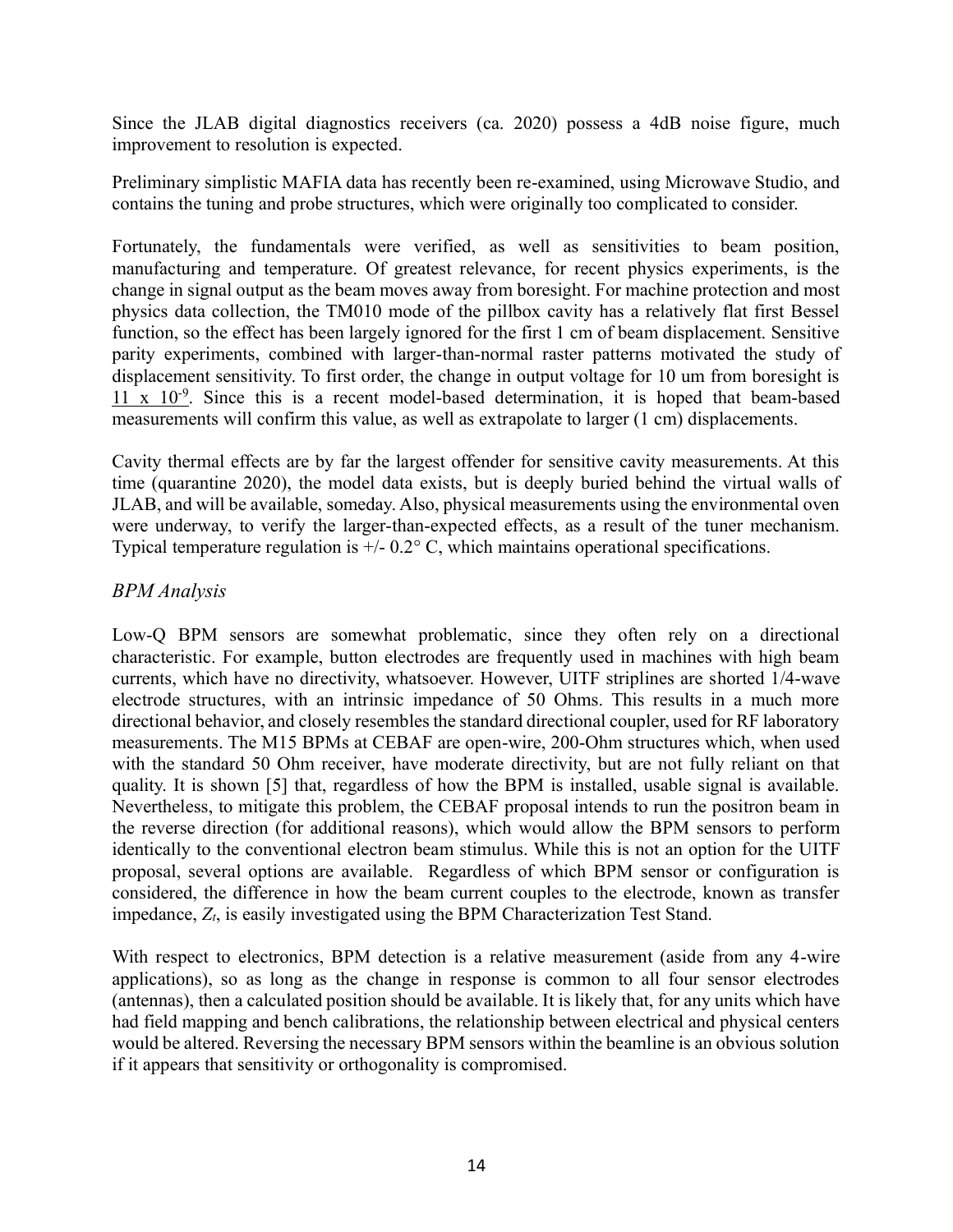Assuming nearly-identical behavior for electron and positron beams, the BPM resolution follows as before, by establishing a sensor output, calculating expected noise voltage, and applying to the position calculation algorithm. Here, however, the algorithm may have several forms, which affects the sensitivity a given SNR has on the result. For our common difference-over-sum algorithm, it is a matter of applying the derivative, which can then be reduced to an expression of SNR [4].

For one-dimension:

$$
X = \frac{a}{2} \cdot \frac{V_L - V_R}{V_L + V_R}
$$

where *VL*, *VR*, and *a* represent the left-hand electrode voltage, right-hand electrode voltage, and beampipe radius, respectively. The derivatives become

$$
\frac{\partial X}{\partial V_L} = \frac{a \cdot V_R}{(V_R + V_L)^2}
$$

$$
\frac{\partial X}{\partial V_R} = \frac{-a \cdot V_L}{(V_R + V_L)^2}
$$

resulting in resolution (looking only at X-position)

$$
\sigma_X = \frac{a}{(V_R + V_L)^2} \cdot \sqrt{V_L^2 \delta V_R^2 + V_R^2 \delta V_L^2}
$$

for which, at boresight, the electrode voltage amplitudes are nearly equal ( $V_L \sim V_R = V$ ).

Finally,

$$
\sigma_X = \frac{a}{2} \cdot \frac{\sqrt{2}\sigma_v}{2V} = \frac{a}{2\sqrt{2}} \cdot \frac{1}{\sqrt{SNR}}
$$
, where  $SNR = \frac{P_s}{P_n} = \frac{V_s^2}{V_n^2}$ . (dimensions are same as a)

For a JLAB M15 or stripline, the expected output can be obtained from Figure 1 (above), and the noise voltage calculated or obtained from Figure 2, with a resulting SNR. For example:

The typical output power for 100 nA is -102 dBm. Expected noise power for a receiver having a 10 dB noise figure and 10 Hz bandwidth is -154 dBm. So, the resulting 52 dB SNR predicts a resolution (or minimum detectable motion) of:

$$
\sigma \sim 10
$$
 um, for I<sub>beam</sub> = 100 nA, and B = 10 Hz.

Note that the resolution scales inversely with current, and as the square-root of bandwidth. So, at 10 nA, 1 Hz, the expected resolution becomes 10 um x  $(0.1)^{-1}$  x sqrt  $(0.1) \sim 30$  um.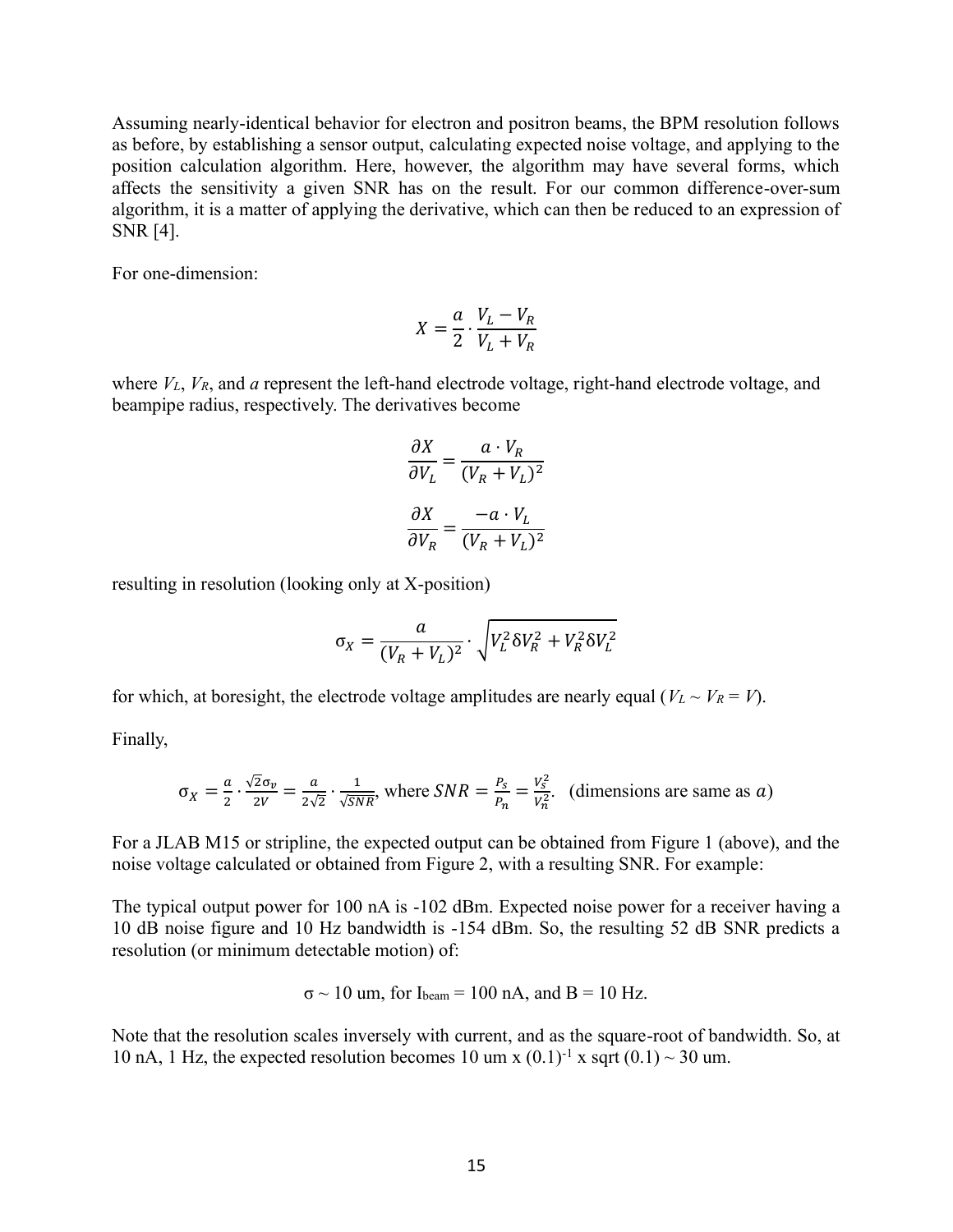Figure 3 demonstrates this effect using actual bench measurements. The 100 nA, 100 Hz map shows considerable noise (step size  $= 250$  um), while the reduction to 70 nA is tempered by a reduced bandwidth of 10 Hz, for a total improvement of  $0.7 * 3.1 = 2.2$  in resolution.



**Figure 3.** Comparison of measured stripline BPM field maps for (a) Ibeam  $= 100$  nA,  $B = 100$  Hz, and (b) Ibeam = 70 nA,  $B = 10$  Hz. Reduction of beam signal is tempered by the narrower bandwidth, for 2.2x improvement in resolution. Scales are in mm, step size = 250 um.

To see how the SNR affects position convergence, Hall D was used to measure the position performance vs current (black trace) for four stripline BPMs. An ultimate usable floor of 10 nA (1 Hz) is demonstrated, and has subsequently been used for position locks during the past several experimental runs, as shown in Figure 4.

A final reminder that resolution is not accuracy. The User is responsible for determining the confidence limits, for which there are many methods (we at I&C are happy to help). Fortunately, for most applications, the beam SNR is high enough so as to swamp the other sources of error. The specification of 100 um is a relatively easy target for the currents commonly selected for most experiments.

#### *Summary*

While a full tutorial is far beyond the scope of this report (but fully available on request), it is hoped that the data can be used to provide design guidance for the proposed positron experiment. Also, the "iron cross," involving resolution, dynamic range, and measurement bandwidth (hence output data rate) is made apparent, such that decisions of optimization and cost-benefit can be evaluated.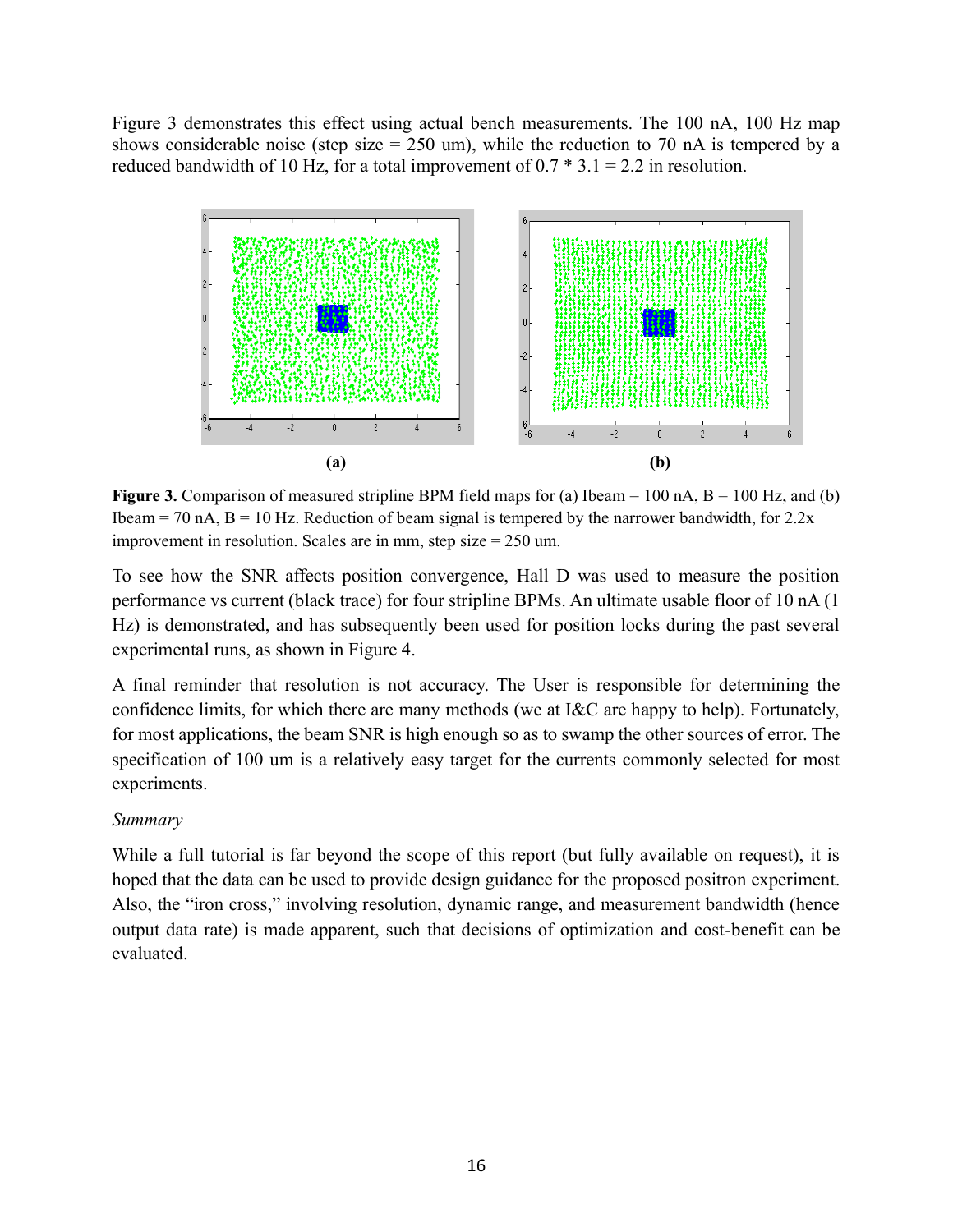

**Figure 4.** Hall D convergence test to establish usable lower-limit of stripline BPMs, using digital diagnostic receiver. Current ramp (black trace) is in nA, while the four BPMs show convergence at  $\sim 10$  nA. Detection bandwidth was 1 Hz. Left-hand vertical scale is beam current, in uA. Position is masked, so is in Arbitrary Units.

Below, Table 2 provides the results for BCM and BPM parameters, tabulated in the simplest form, possible. Figure 5 follows some rules of thumb, and is useful for BPM resolution approximations. Power levels represent dB-milliwatts, into 50 Ohms. A temperature of 290 K is assumed, with 1 Hz bandwidth. Please use as a guide, but understand that many other performance issues have been eliminated, and will be made available as necessary. A comfortable design margin has been included.

| <b>Ibeam</b> | <b>BCM</b> | $\sigma_{\text{BCM}}, 1\text{Hz}$ | <b>BPM</b> | $\sigma_{\rm BPM}$ , 1 Hz |
|--------------|------------|-----------------------------------|------------|---------------------------|
| 10 nA        | $-80$ dBm  | $\leq$ 500 pA                     | $-120$ dBm | $30 \text{ um}$           |
| $100$ nA     | $-60$ dBm  | $\leq$ 500 pA                     | $-100$ dBm | $3 \text{ um}$            |
| 1uA          | $-40$ dBm  | $\leq$ 500 pA                     | $-80$ dBm  | $0.3 \text{ um}$          |
| 10 uA        | $-20$ dBm  | $\leq$ 500 pA                     | $-60$ dBm  | $0.03 \text{ um}$         |
| 100 uA       | $0$ dBm    | $\leq$ 500 pA                     | $-40$ dBm  | $0.003$ um                |

**Table 2.** Summary of Expected BCM and Stripline/M15 BPM Performance (JLAB Experience)

*Rules of Thumb*

#### $P_{BCM} = -40$  dBm + 20log(I<sub>beam</sub>, uA), dBm  $SNR_{\text{BCM}} \sim -164 - P_{\text{BCM}} + 10\log(\text{bandwidth}, \text{Hz}), dB$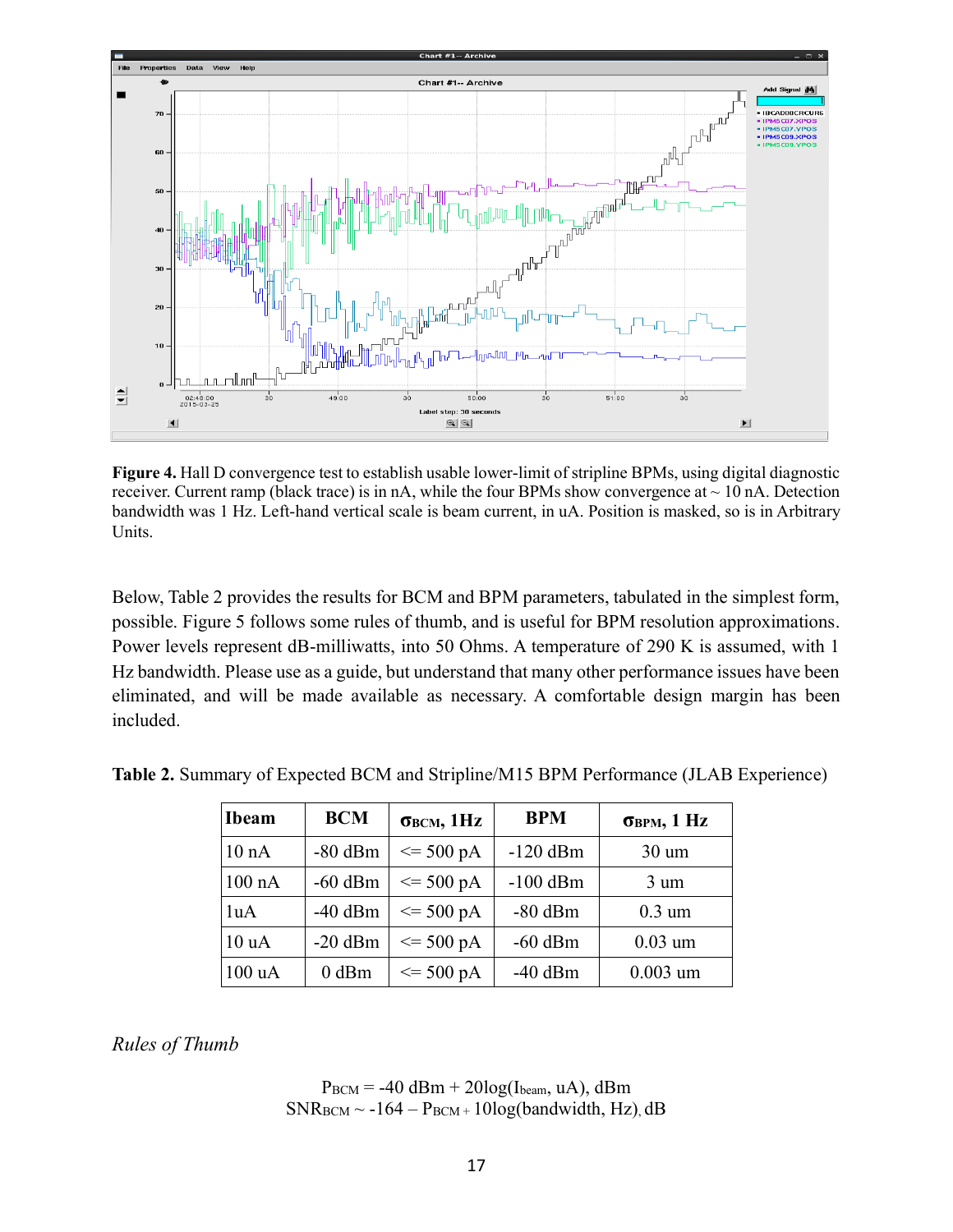$P_{BPM} = -80$  dBm + 20log(Ibeam, uA), dBm  $SNR<sub>BPM</sub> ~ -164 - P<sub>BPM</sub> + 10log(bandwidth, Hz)$ , dB

*For the JLAB experience,*

$$
\sigma_{BPM} \approx \frac{0.3um \cdot uA}{\sqrt{\text{Hz}}}
$$

$$
P_{dBm} = 10 * \log(\frac{P}{1mW})
$$

 $P=\frac{V^2}{R}$  $\frac{\sqrt{2}}{R}$ , where R=50 Ohms for most detection electronics.





**Figure 5**. Nomograph for (optimal) stripline BPM resolution approximation (red). Temperature is assumed to be 290 K, and measurement bandwidth = 1 Hz. Resolution scales as 1/Ibeam, and as the square-root of bandwidth.

*References*